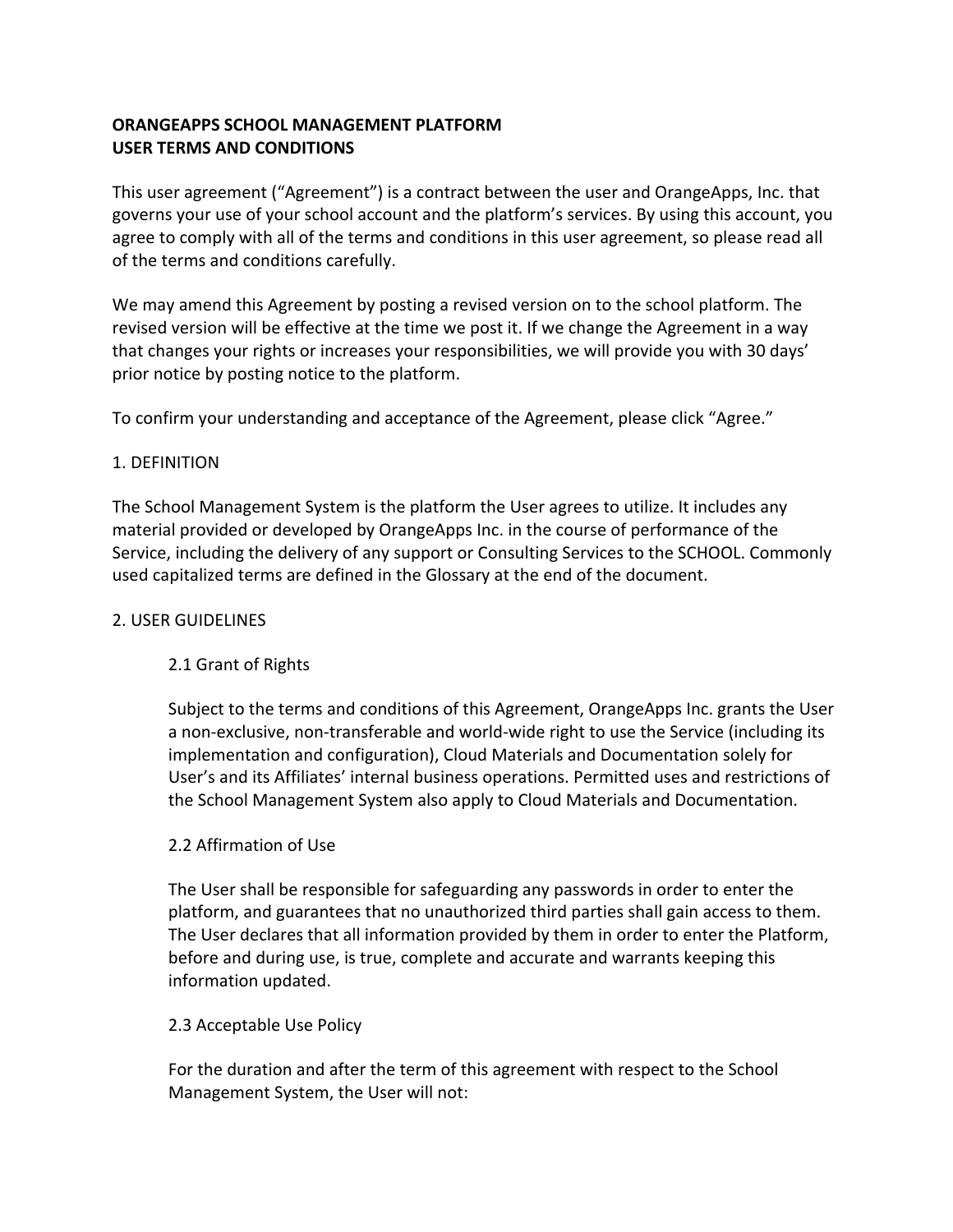(a) modify, reproduce, duplicate, copy, distribute, sell, resell, or exploit the Platform in any way for commercial ends or equivalent purposes,

(b) disassemble, decompile, reverse-engineer, copy, translate or make derivative works, 

(c) transmit any content or data that is unlawful or infringes any intellectual property rights,

or 

(d) circumvent or endanger its operation or security.

# 2.4 User-Generated Content

Users have the ability to post, upload, and/or contribute content to the School Management System (which may include, for example, pictures, text, messages, information, documents, and/or other types of content) ("User Content"). For the avoidance of doubt, "User Content" includes any such content posted to the OrangeApps School Management Platform.

The User agrees that, with respect to any User Content posted, (1) you have the right to post such User Content, and (2) such User Content does not violate the Agreements, applicable law, or the intellectual property of others

The User is solely responsible for all User Content that you post. OrangeApps Inc. is not responsible for User Content nor does it endorse any opinion contained in any User Content. 

# 2.5 User Responsibilities

OrangeApps Inc. respects intellectual property rights and all the Users of the platform and expects the User to do the same. Below are established ground rules to follow when posting User Content to the School Management System, the User Content must not include material that

- is offensive, abusive, defamatory, pornographic, threatening, or obscene;
- is illegal, or intended to promote or commit an illegal act of any kind, including but not limited to violations of intellectual property rights, privacy rights, or proprietary rights of OrangeApps Inc. or a third party;
- includes malicious content such as malware, Trojan horses, or viruses, or otherwise interferes with any user's access to the System;
- is intended to or does harass or bully other users;
- conflicts with the Agreement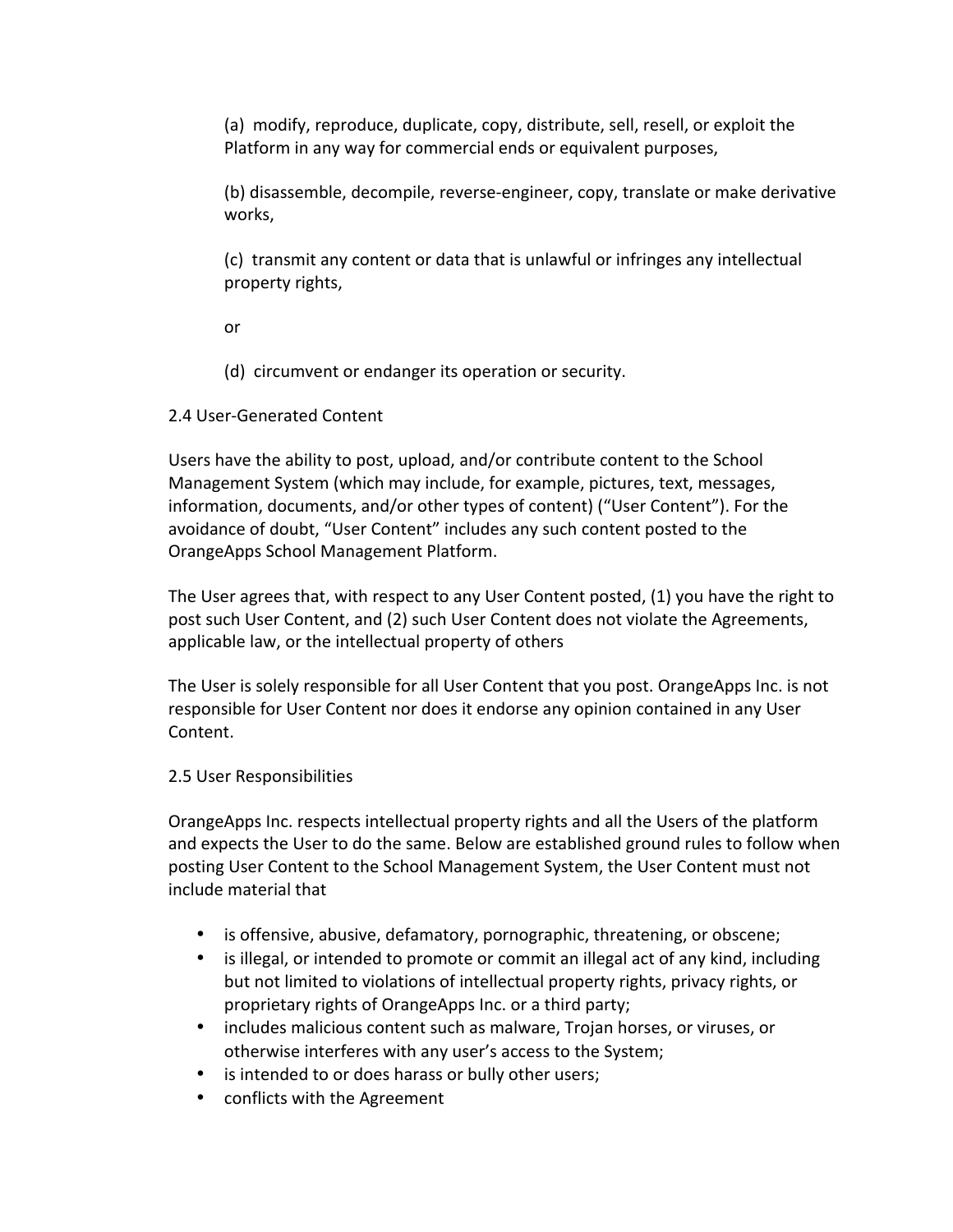Please be mindful of your use of the School Management System and of the content being shared. The School Management System includes social and interactive features, including the ability to post various forms of User Content.

Your password protects your user account, and you are solely responsible for keeping your password confidential and secure. The User must understand that you are responsible for all use of your username and password on the School Management System. If your username or password is lost or stolen, or if you believe there has been unauthorized access to your account by third parties, please notify OrangeApps Inc. immediately and change your password as soon as possible.

2.6 Third Party Web Services

The School Management System may include integrations with web services made available by third parties (for future innovations) that are accessed through the Management System and subject to terms and conditions with those third parties. These third party web services are not part of the School Management System and the Agreement does not apply to them.

2.7 Suspension and Termination of Service

OrangeApps may suspend the User from using the School Management System if continued use may result in exploiting sensitive data or harm its users. OrangeApps will promptly notify the School/University of the suspension. OrangeApps will limit the suspension in time and scope as reasonably possible under the circumstances.

- 3. OrangeApps Responsibilities
	- 3.1 Provisioning

OrangeApps provides access to the School Management System as described in the Agreement. 

# 3.2 User Support and Maintenance

OrangeApps Inc. will provide technical and customer support to the User and the School during the period of the Agreement at the Support Level referenced in the contract and as previously agreed upon.

# 3.3 Security

OrangeApps uses reasonable security technologies in providing the School Management System. As a data processor, OrangeApps will implement technical and organizational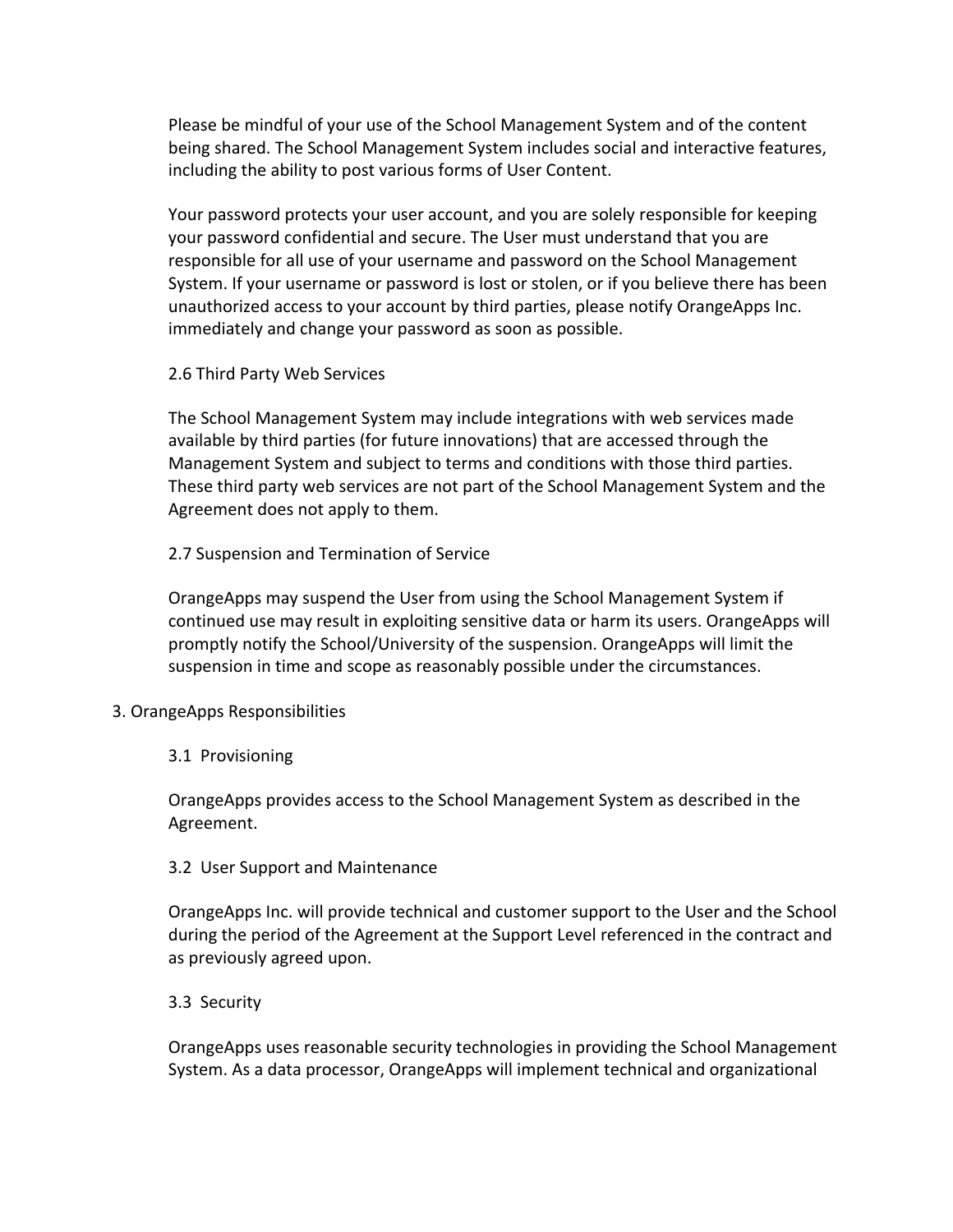measures referenced in the contract to secure personal data processed in the School Management System in accordance with applicable data protection law.

### 3.4 Modifications

The School Management System and OrangeApps Policies may be modified by OrangeApps. OrangeApps must inform School/University of modifications by email, the support details, release notes, of the School Management System. The information will be delivered by email if the modification is not solely an enhancement. Modifications may include optional new features for the School Management System, which the School/University may use in the future.

### 3.5 Analyses

OrangeApps or their Affiliates may use anonymous information relating to use of the School Management System and Consulting Services to prepare analyses. Analyses do not contain personal data nor Customer Confidential Information. Examples of analyses include: optimizing systems and technical resources and support, research and development of Cloud and Management System, verification of security and data integrity, internal demand planning, with other Schools/Universities. OrangeApps may provide non- anonymous benchmarking services with the School's prior written consent.

### 4. Disclaimer

Except as expressly provided in the Agreement, neither OrangeApps nor its subcontractors make any representation or warranties, express or implied, statutory or otherwise, regarding any matter, including the merchantability, suitability, originality, or fitness for a particular use or purpose, non-infringement or results to be derived from the use of or integration with any products or services provided under the Agreement, or that the operation of any products or services will be secure, uninterrupted or error free. The School agrees that it is not relying on delivery of future functionality, public comments or advertising of OrangeApps or product roadmaps in obtaining subscriptions for any Cloud Service.

# 5. Limitation of Liability

# 5.1 Unlimited Liability

Neither party will exclude or limit its liability for damages resulting from:

- 1. (a) the parties' obligations
- 2. (b) unauthorized use or disclosure of Confidential Information,
- 3. (c) either party's breach of its data protection and security obligations that result in an unauthorized use or disclosure of personal data,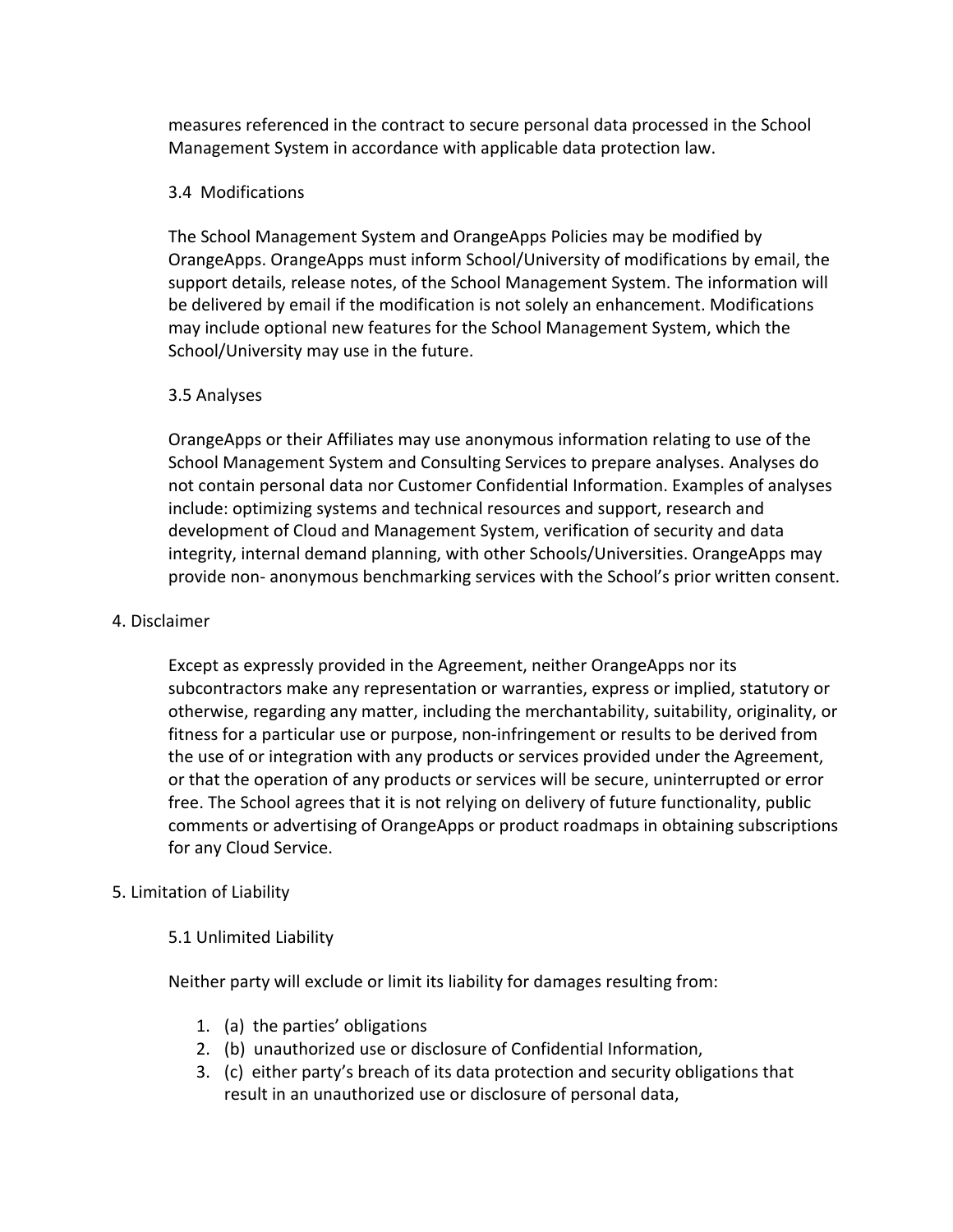- 4. (d) death or bodily injury arising from either party's gross negligence or willful misconduct, or
- 5. (e) any failure by Customer to pay any fees due under the Agreement.

# 5.2 Liability Cap

Subject to Sections 9.1 and 9.3, the maximum aggregate liability of either party (or its parent, or respective Affiliates or subcontractors) to the other or any other person or entity for all events (or series of connected events) arising in any twelve month period will not exceed the annual subscription fees paid for the applicable Service directly causing the damage for that twelve month period. Any "twelve month period" commences on the Subscription Term start date or any of its yearly anniversaries.

# 5.3 Exclusion of Damages

OrangeApps Inc. will not be liable for any incidental, consequential, special, indirect, or punitive damages, loss of good will or business profits, work stoppage or for exemplary, and OrangeApps will not be liable for any damages caused by any Service provided for no fee. in connection with any claim of any nature arising under this Agreement, even if OrangeApps has been given advance notice of such possible damages.

# 6. Intellectual Property Rights

6.1 OrangeApps Ownership. 

OrangeApps, their Affiliates or licensors own all intellectual property rights in and related to the School Management System, Cloud Data, Integration, Consulting Services, design contributions, related knowledge or processes, and any derivative works of them. All rights not expressly granted to Customer are reserved to OrangeApps, their Affiliates, and licensors.

### 6.2 User Ownership

The School retains all rights in and related to the School Data.

# 6.3 Non-Assertion of Rights

The User covenants, on behalf of itself and its successors and assigns, not to assert against OrangeApps, their Affiliates or licensors, any rights, or any claims of any rights, in any Service, Cloud Data, Integration, or Consulting Services.

# 7. Confidentiality

7.1 Use of Confidential Information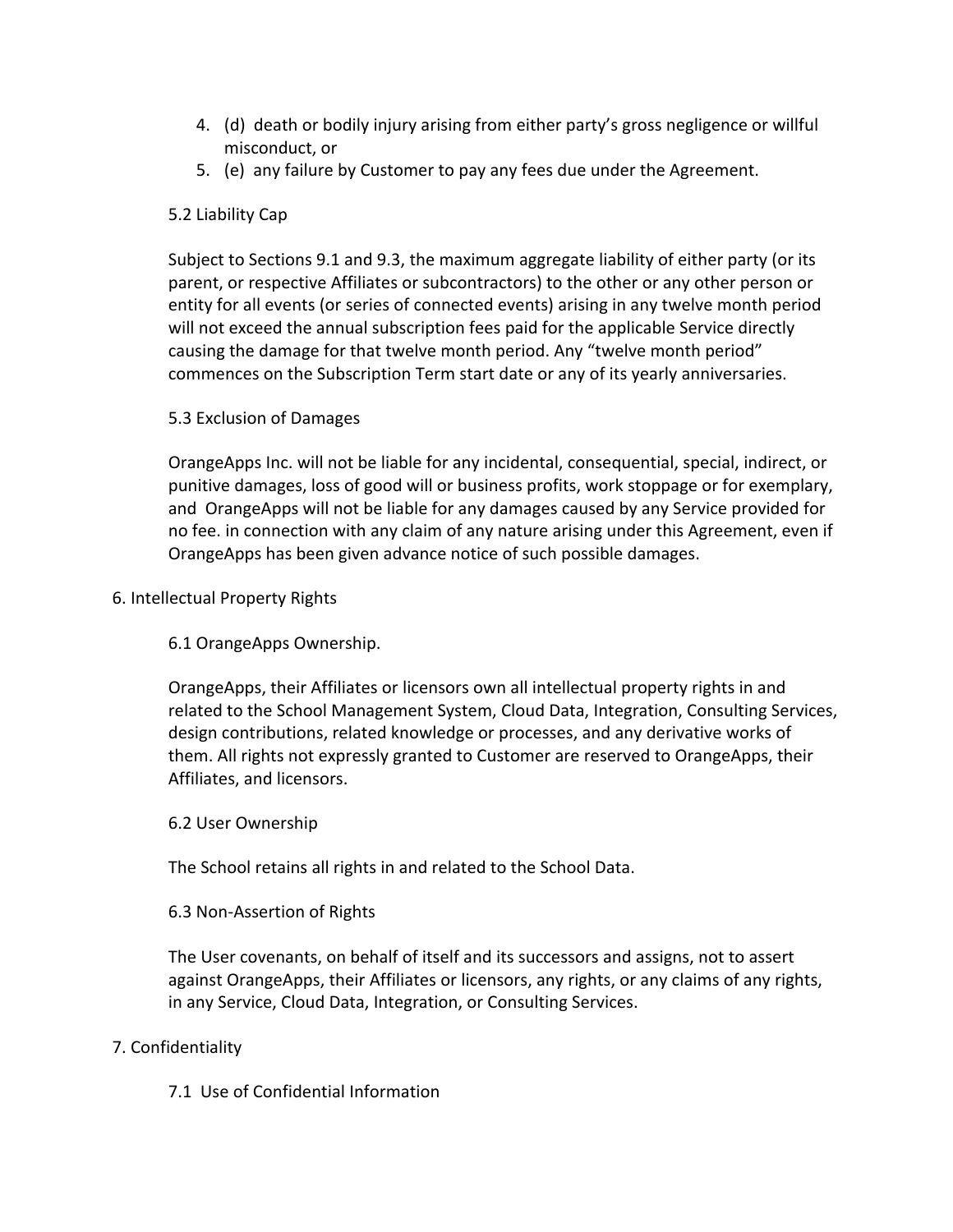(a) The receiving party will protect all Confidential Information of the disclosing party as strictly confidential to the same extent it protects its own Confidential Information, and not less than a reasonable standard of care. Receiving party will not disclose any Confidential Information of the disclosing party to any person other than its personnel, representatives or Authorized Users whose access is necessary to enable it to exercise its rights or perform its obligations under the Agreement and who are under obligations of confidentiality substantially similar to those in Section 11. Customer will not disclose the Agreement or the pricing to any third party.

(b) Confidential Information of either party disclosed prior to execution of the Agreement will be subject to Section 11.

(c) In the event of legal proceedings relating to the Confidential Information, the receiving party will cooperate with the disclosing party and comply with applicable law (all at disclosing party's expense) with respect to handling of the Confidential Information.

#### 7.2 Exceptions

The restrictions on use or disclosure of Confidential Information will not apply to any Confidential Information that:

(a) is independently developed by the receiving party without reference to the disclosing 

party's Confidential Information,

(b) is generally available to the public without breach of the Agreement by the receiving party,

(c) at the time of disclosure, was known to the receiving party free of confidentiality restrictions, or

(d) the disclosing party agrees in writing is free of confidentiality restrictions.

### 8. MISCELLANEOUS

### 8.1 Severability

If any provision of the Agreement is held to be invalid or unenforceable, the invalidity or unenforceability will not affect the other provisions of the Agreement.

8.2 No Waiver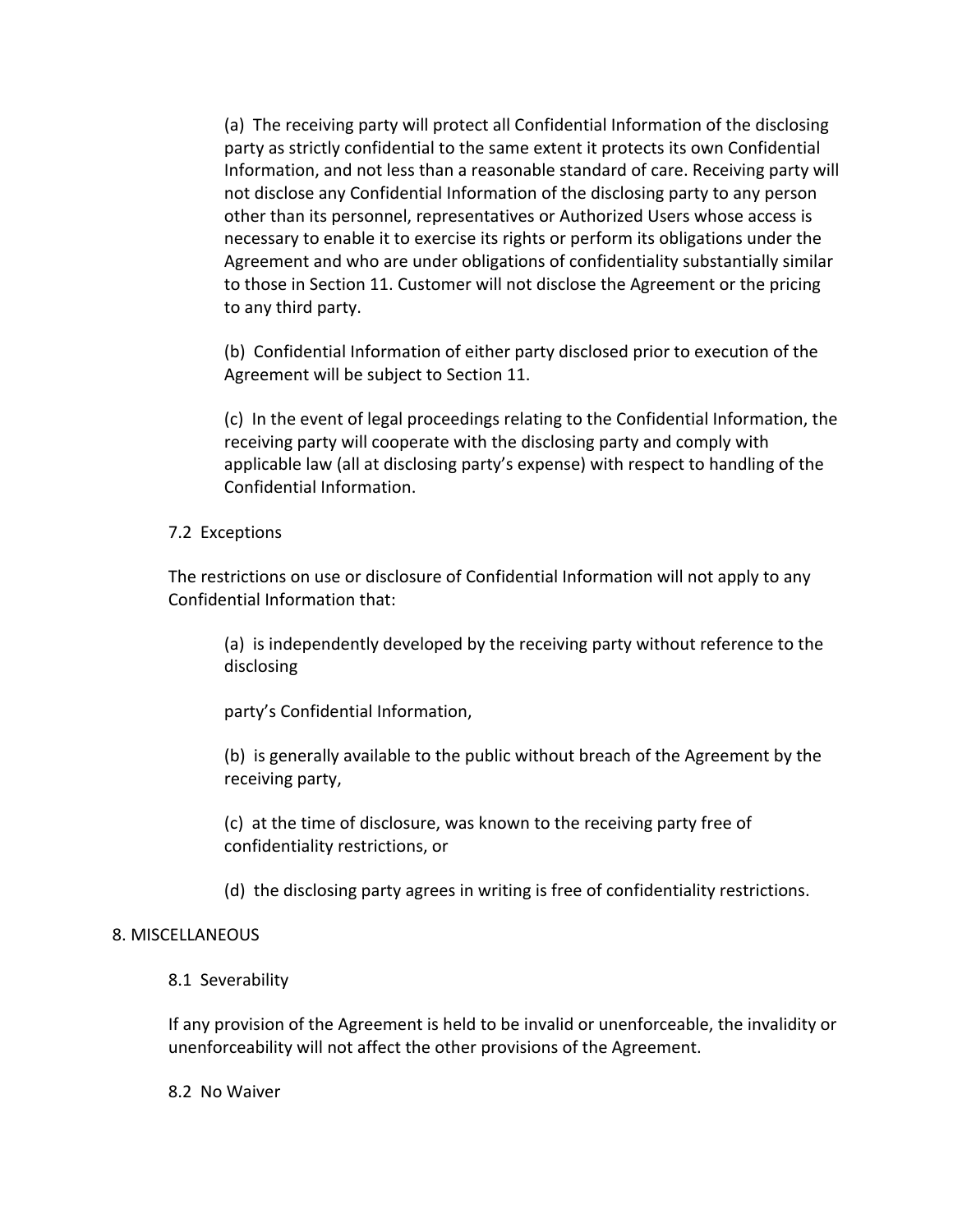A waiver of any breach of the Agreement is not deemed a waiver of any other breach.

### 8.3 Electronic Signature

Electronic signatures that comply with applicable law are deemed original signatures.

8.4 Regulatory Matters

OrangeApps Confidential Information is subject to export control laws of various countries, including the laws of the Philippines with the other Asian Countries and the United States. The School will not submit OrangeApps Confidential Information to any government agency for licensing consideration or other regulatory approval, and will not export OrangeApps Confidential Information to countries, persons or entities if prohibited by export laws.

### 8.5 Notices

All notices will be in writing and given when delivered to the address set forth in an Order Form with copy to the legal department. Notices by OrangeApps relating to the operation or support of the School Management System and those under Sections 3.4 and 5.1 may be in the form of an electronic notice to the School's authorized representative or administrator identified in the Contract.

### 8.6 Assignment

Without OrangeApps' prior written consent, the School may not assign or transfer the Agreement (or any of its rights or obligations) to any party. OrangeApps may assign the Agreement to OrangeApps' Affiliates.

### 8.7 Subcontracting

OrangeApps may subcontract parts of the Service or Consulting Services to third parties in the future. OrangeApps is responsible for breaches of the Agreement caused by its subcontractors. 

### 8.8 Relationship of the Parties

The parties are independent contractors, and no partnership, franchise, joint venture, agency, fiduciary or employment relationship between the parties is created by the Agreement. 

### 8.9 Force Majeure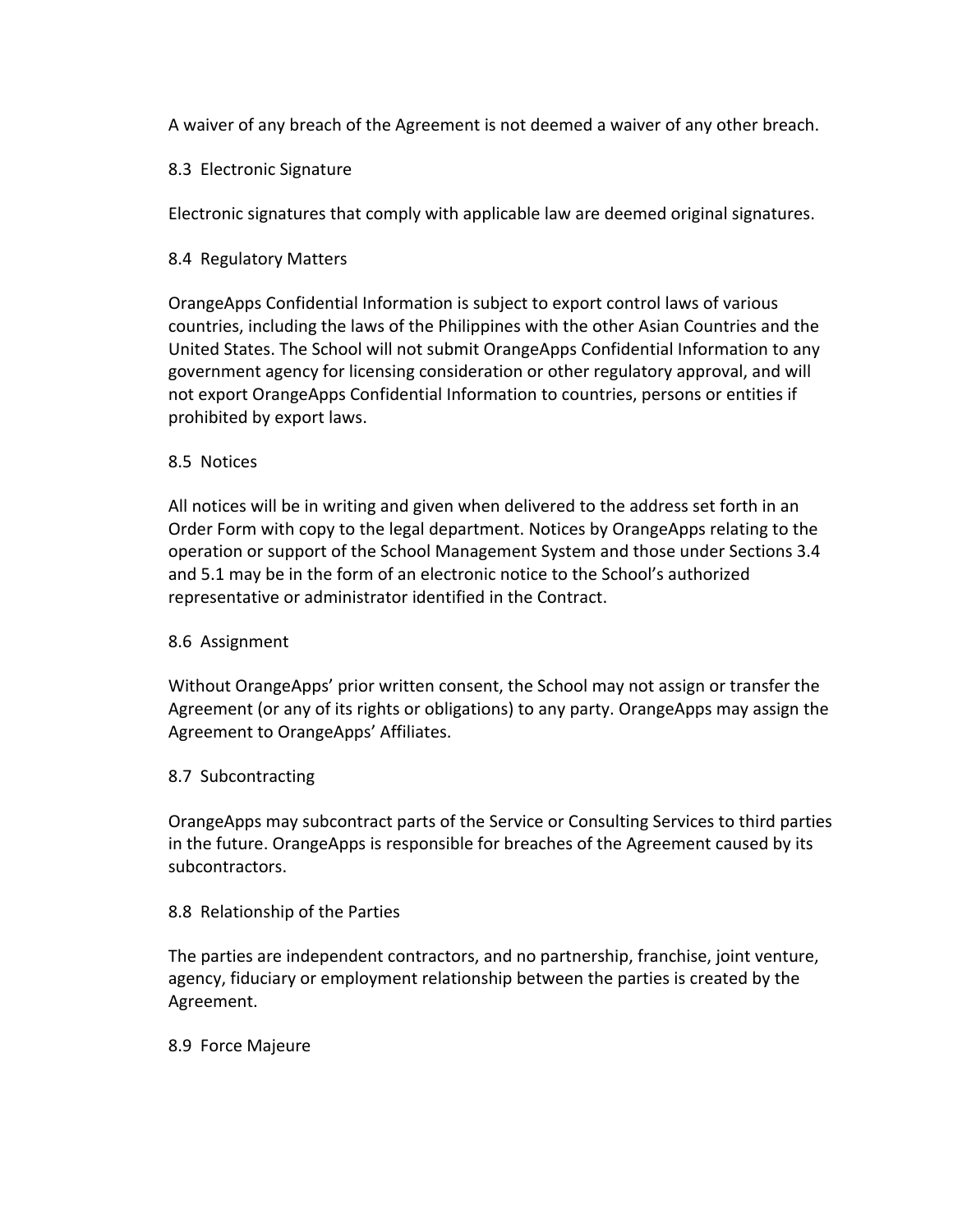Any delay in performance (other than for the payment of amounts due) caused by conditions beyond the reasonable control of the performing party is not a breach of the Agreement. The time for performance will be extended for a period equal to the duration of the conditions preventing performance.

#### 8.10 Governing Law

The Agreement and any claims relating to its subject matter will be governed by and construed under the laws of the Philippines, without reference to its conflicts of law principles. All disputes will be subject to the exclusive jurisdiction of the courts located in the Philippines. Either party must initiate a cause of action for any claim(s) relating to the Agreement and its subject matter within one year from the date when the party knew, or should have known after reasonable investigation, of the facts giving rise to the  $claim(s)$ .

#### 8.11 Entire Agreement

The Agreement constitutes the complete and exclusive statement of the agreement between OrangeApps and the School in connection with the parties' business relationship related to the subject matter of the Agreement. All previous representations, discussions, and writings (including any confidentiality agreements) are merged in and superseded by the Agreement and the parties disclaim any reliance on them. The Agreement may be modified solely in writing signed by both parties, except as permitted under Section 3.4. An Agreement will prevail over terms and conditions of any Customer-issued purchase order, which will have no force and effect, even if OrangeApps accepts or does not otherwise reject the Contract.

### 9. Term and Termination

The terms and conditions in this Agreement will remain in effect throughout the Term stated in the initial contract, unless earlier terminated as set forth herein. Upon termination, the User loses the right to access or use the School Management System.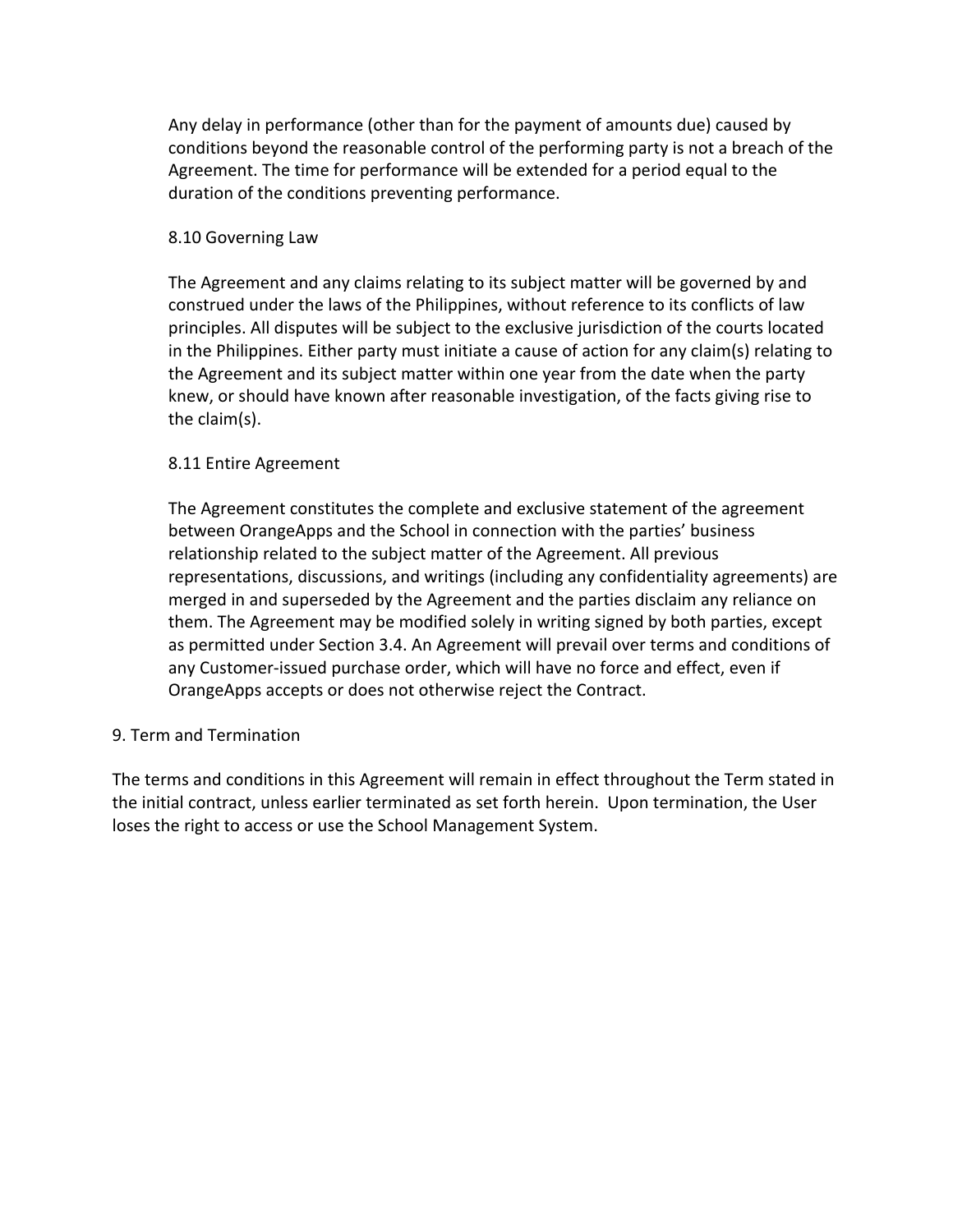### **Glossary**

1.1 "Affiliate" of a party means any legal entity in which a party, directly or indirectly, holds more than fifty percent (50%) of the entity's shares or voting rights. Any legal entity will be considered an Affiliate as long as that interest is maintained.

1.2 "Agreement" means a Contract and documents incorporated into a Contract.

1.3 "Authorized User" means any individual to whom the School grants access credentials to use the Service that is an employee, agent, contractor or representative of 

- (a) The School/University,
- (b) The School's Affiliates, and/or
- (c) The School's and it's Affiliates' Business Partners.

1.4 "Business Partner" means a legal entity that requires use of the School Management System in connection with Customer's and its Affiliates' internal business operations. These may include customers, distributors, service providers and/or suppliers of Customer.

1.5 "Service" means any distinct, subscription-based, hosted, supported and operated on- demand solution provided by OrangeApps under the Contract provided.

1.6 "Cloud Data" mean any materials provided or developed by OrangeApps (independently or with the School's cooperation) in the course of performance under the Agreement, including in the delivery of any support or Consulting Services to the School. Cloud Data do not include the Customer Data, Customer Confidential Information or the Cloud Service.

1.7 "Confidential Information" means

(a) with respect to the School: (i) the School Data, (ii) marketing and business

requirements, (iii) School implementation plans, and/or (iv) School's financial

information, and 

(b) with respect to OrangeApps: (i) the Cloud Service, Documentation, Cloud Materials and analyses